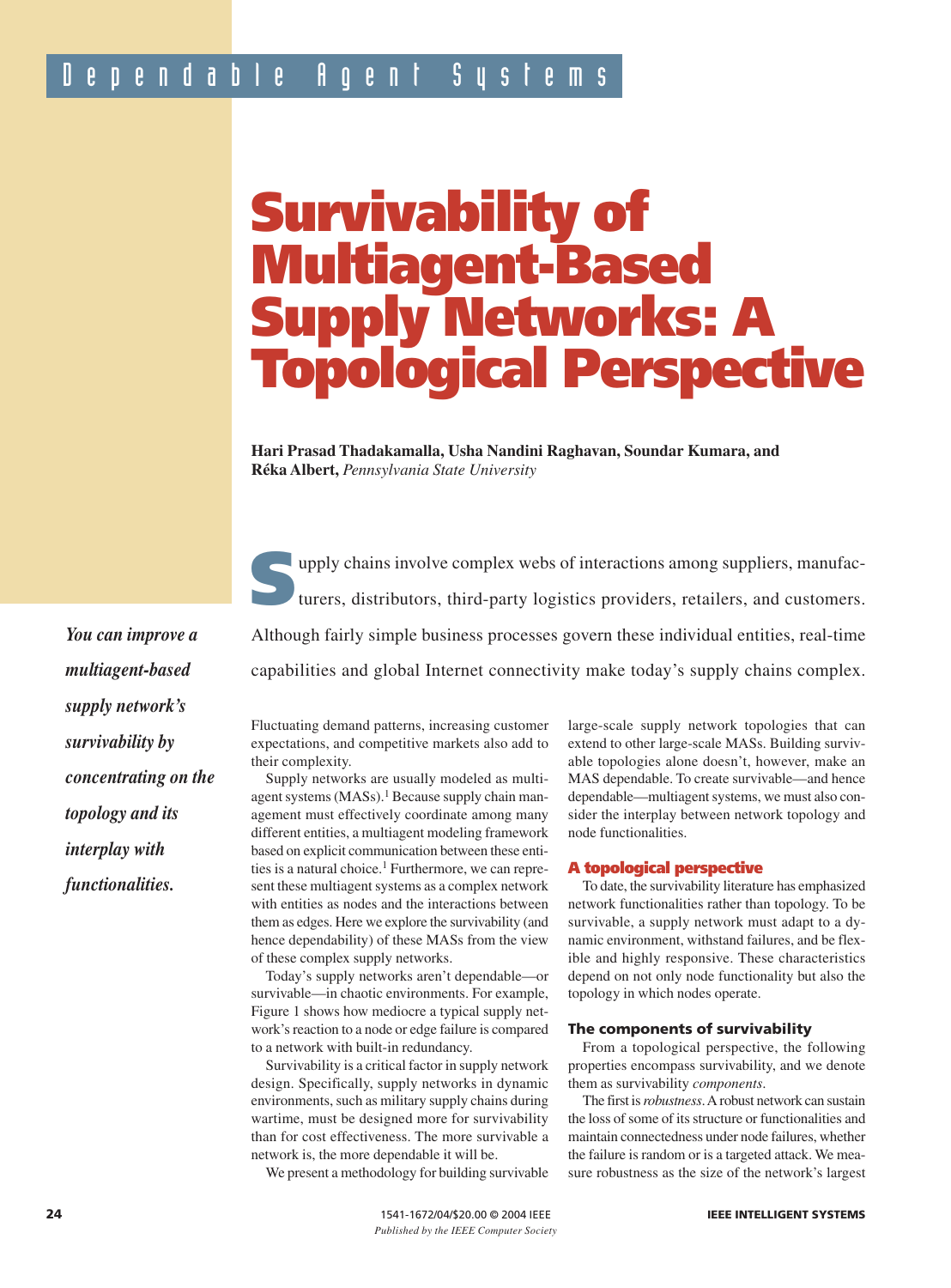connected component, in which a path exists between any pair of nodes in that component.

The second is *responsiveness*. A responsive network provides timely services and effective navigation. Low characteristic path length (the average of the shortest path lengths from each node to every other node) leads to better responsiveness, which determines how quickly commodities or information proliferate throughout the network.

The third is *flexibility*. This property depends on the presence of alternate paths. Good clustering properties ensure alternate paths to facilitate dynamic rerouting. The clustering coefficient, defined as the ratio between the number of edges among a node's first neighbors and the total possible number of edges between them, characterizes the local order in a node's neighborhood.

The fourth is *adaptivity*. An adaptive network can rewire itself efficiently—that is, restructure or reorganize its topology on the basis of environmental shifts—to continue providing efficient performance. For example, if a supplier can't reliably meet a customer's demands, the customer should be able to choose another supplier.

A typical supply chain with a tree-like or hierarchical structure lacks these four properties—the clustering coefficient is nearly zero, and the characteristic path length scales linearly with the number of nodes (or agents) *N*. In designing complex agent networks with built-in survivability, conventional optimization tools won't work because of the problem's extremely large scale. When networks were smaller, we could understand their overall behavior by concentrating on the individual components' properties. But as networks expand, this becomes impossible, so we shift focus to the statistical properties of the collective behavior.

#### **Using topologies**

Studying complex networks such as protein interaction networks, regulatory networks, social networks of acquaintances, and information networks such as the Web is illuminating the principles that make these networks extremely resilient to their respective chaotic environments. The core principles extracted from this exploration will prove valuable in building robust models for survivable complex agent networks.

Complex-network theory currently offers random-graph, small-world, and scale-free network topologies as likely candidates for survivable networks (see the sidebar "Complex



**Figure 1. How redundancy affects survivability. (a) A part of the multiagent system for military logistics modeled using the UltraLog (www.ultralog.net) program. This example models each entity, such as main support battalion, forward support battalion, and battalion, as a software agent. (We've changed the agents' names for security reasons.) In the current scenario, MSBs send the supplies to the FSBs, who in turn forward these to battalions. (b) A modified military supply chain with some redundancy built into it. This network performs much better in the event of node failures and hence is more dependable than the first network.**

Networks" for more on this topic). Evaluating these for survivability (see Figure 2), we find that no one topology consistently outperforms the others. For example, while small-world networks have better clustering properties, scalefree networks are significantly more robust to random attacks. So, we can't directly use these

topologies to build supply networks. We can, however, use their evolution principles to build supply chain networks that perform well in all respects of the survivability components.

Researchers have studied complex networks in part to find ways to design evolutionary algorithms for modeling networks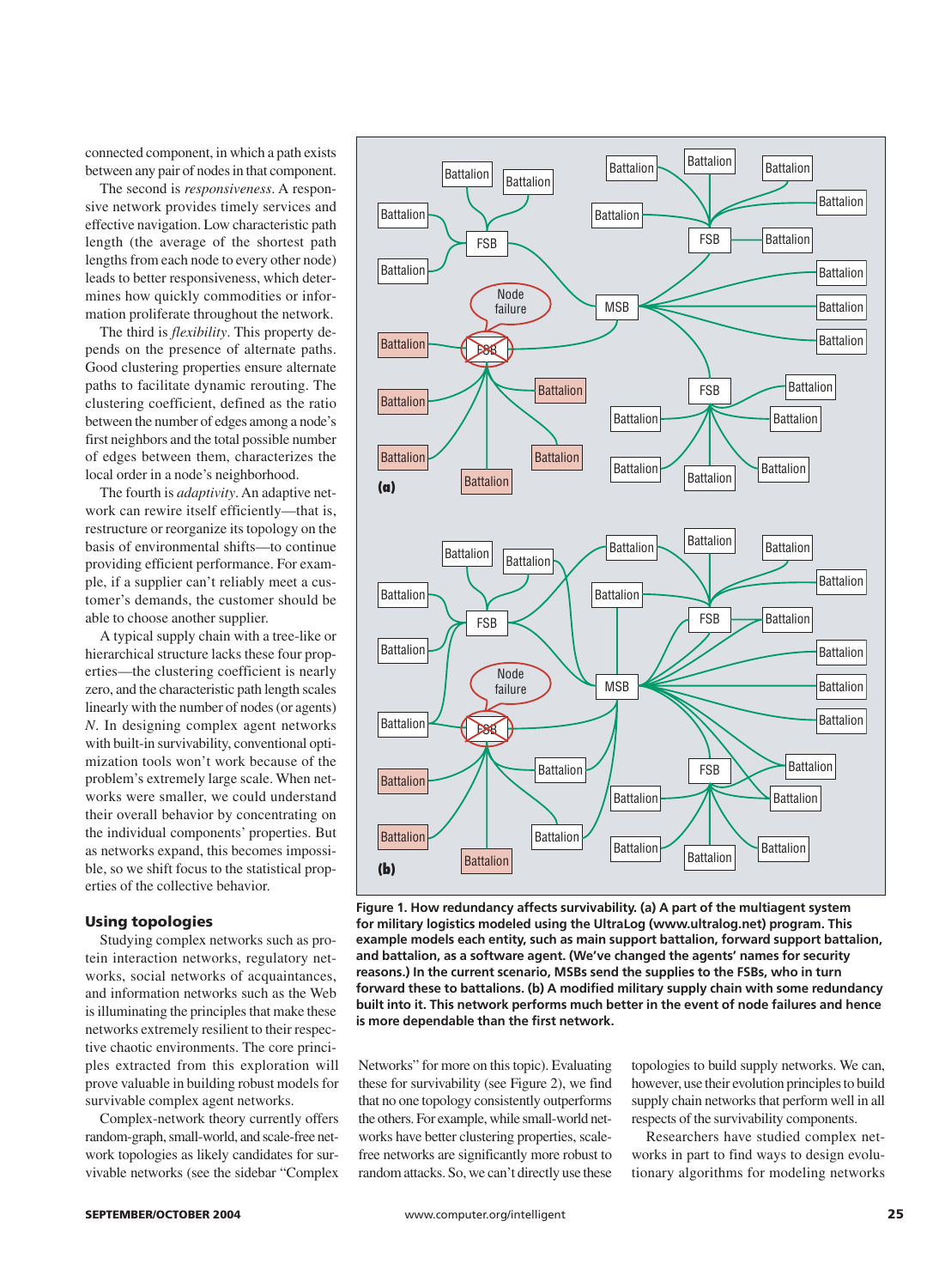## Complex Networks

Social scientists, among the first to study complex networks extensively, focused on *acquaintance networks*, where nodes represent people and edges represent the acquaintances between them. Social psychologist Stanley Milgram posited the "six degrees of separation" theory that in the US, a person's social network has an average acquaintance path length of six.<sup>1</sup> This turns out to be a particular instance of the small-world property found in many real-world networks, which, despite their large size, have a relatively short path between any two nodes.

An early effort to model complex networks introduced *random graphs* for modeling networks with no obvious pattern or structure.2 A random graph consists of *N* nodes, and two nodes are connected with a connection probability *p*. Random graphs are statistically homogeneous because most nodes have a degree (that is, the number of edges incident on the node) close to the graph's average degree, and significantly small and large node degrees are exponentially rare.

However, studying the topologies of diverse large-scale networks found in nature reveals a more complex and unpredictable dynamic structure. Two measures quantifying network topology found to differ significantly in real networks are the *degree distribution* (the fraction of nodes with degree *k*) and the *clustering coefficient*. Later modeling efforts focused on trying to reproduce these properties.<sup>3,4</sup> Duncan Watts and Steven Strogatz introduced the concept of *small-world networks* to explain the high degree of transitivity (order) in complex networks.<sup>5</sup> The Watts-Strogatz model starts from a regular 1D ring lattice on *L* nodes, where each node is joined to its first *K* neighbors. Then, with probability *p*, each edge is rewired with one end remaining the same and the other end chosen uniformly at random, without allowing multiple edges (more than one edge joining a pair of vertices) or loops (edges joining a node to itself). The resulting network is a regular lattice when  $p = 0$  and a random graph when  $p = 1$ , because all edges are rewired. This network class displays a high clustering coefficient for most values of  $p$ , but as  $p \rightarrow 1$ , it behaves like a random graph.

Albert-László Barabási and Réka Albert later proposed an evolutionary model based on growth and preferential attachment leading to a network class, *scale-free networks*, with power law distribution.<sup>6</sup> Many real-world networks' degree distribution follows a power law, fundamentally different from the peaked distribution observed in random graphs and small-world networks. Barabási and Albert argued that a static random graph of the Watts-Strogatz model fails to capture two important features of large-scale networks: their constant growth and the inherent selectivity in edge creation. Complex networks such as the Web, collaboration networks, or even biological networks are growing continuously with the creation of new Web pages, the birth of new individuals, and gene duplication and evolution. Moreover, unlike random networks where each node has the same chance of acquiring a new edge, new nodes entering the scale-free network don't connect uniformly to existing nodes but attach preferentially to higher-degree nodes. This reasoning led Barabási and Albert to define two mechanisms:

- Growth: Start with a small number of nodes—say,  $m_0$ —and assume that every time a node enters the system, *m* edges are pointing from it, where  $m < m_0$ .
- *Preferential attachment:* Every time a new node enters the system, each edge of the newly connected node preferentially

attaches to a node  $i$  with degree  $k_i$  with the probability

$$
\Pi_i = \frac{k_i}{\sum_j k_j}
$$

Research has shown that the second mechanism leads to a network with power-law degree distribution  $P(k) = k^{-\gamma}$  with exponent  $\gamma$  = 3. Barabási and Albert dubbed these networks "scale free" because they lack a characteristic degree and have a broad tail of degree distribution. Following the proposal of the first scale-free model, researchers have introduced many more refined models, leading to a well-developed theory of evolving networks.7

Protein-to-protein interactions in metabolic and regulatory networks and other biological networks also show a striking ability to survive under extreme conditions. Most of these networks' underlying properties resemble the three most familiar networks found in the literature (see Figure 1 in the article).

Complex networks are also vulnerable to node or edge losses, which disrupt the paths between nodes or increase their length and make communication between them harder. In severe cases, an initially connected network breaks down into isolated components that can no longer communicate. Numerical and analytical studies of complex networks indicate that a network's structure plays a major role in its response to node removal. For example, scale-free networks are more robust than random or small-world networks with respect to random node loss.<sup>8</sup> Large scale-free networks will tolerate the loss of many nodes yet maintain communication between those remaining. However, they're sensitive to removal of the most-connected nodes (by a targeted attack on critical nodes, for example), breaking down into isolated pieces after losing just a small percentage of these nodes.

#### **References**

- 1. S. Milgram, "The Small World Problem," *Psychology Today*, vol. 2, May 1967, pp. 60–67.
- 2. P. Erdös and A. Renyi, "On Random Graphs I," *Publicationes Mathematicae*, vol. 6, 1959, pp. 290–297.
- 3. S.N. Dorogovtsev and J.F.F. Mendes, "Evolution of Networks," *Advances in Physics*, vol. 51, no. 4, 2002, pp. 1079–1187.
- 4. M.E.J. Newman, "The Structure and Function of Complex Networks," *SIAM Rev.*, vol. 45, no. 2, 2003, pp. 167–256.
- 5. D.J. Watts and S.H. Strogatz, "Collective Dynamics of 'Small-World' Networks," *Nature*, vol. 393, June 1998, pp. 440–442.
- 6. A.-L. Barabási and R. Albert, "Emergence of Scaling in Random Networks," *Science*, vol. 286, Oct. 1999, pp. 509–512.
- 7. R. Albert and A.-L. Barabási, "Statistical Mechanics of Complex Networks," *Reviews of Modern Physics*, Jan. 2002, pp. 47–97.
- 8. R. Albert, H. Jeong, and A.-L Barabási, "Error and Attack Tolerance of Complex Networks," *Nature*, July 2000, pp. 378–382.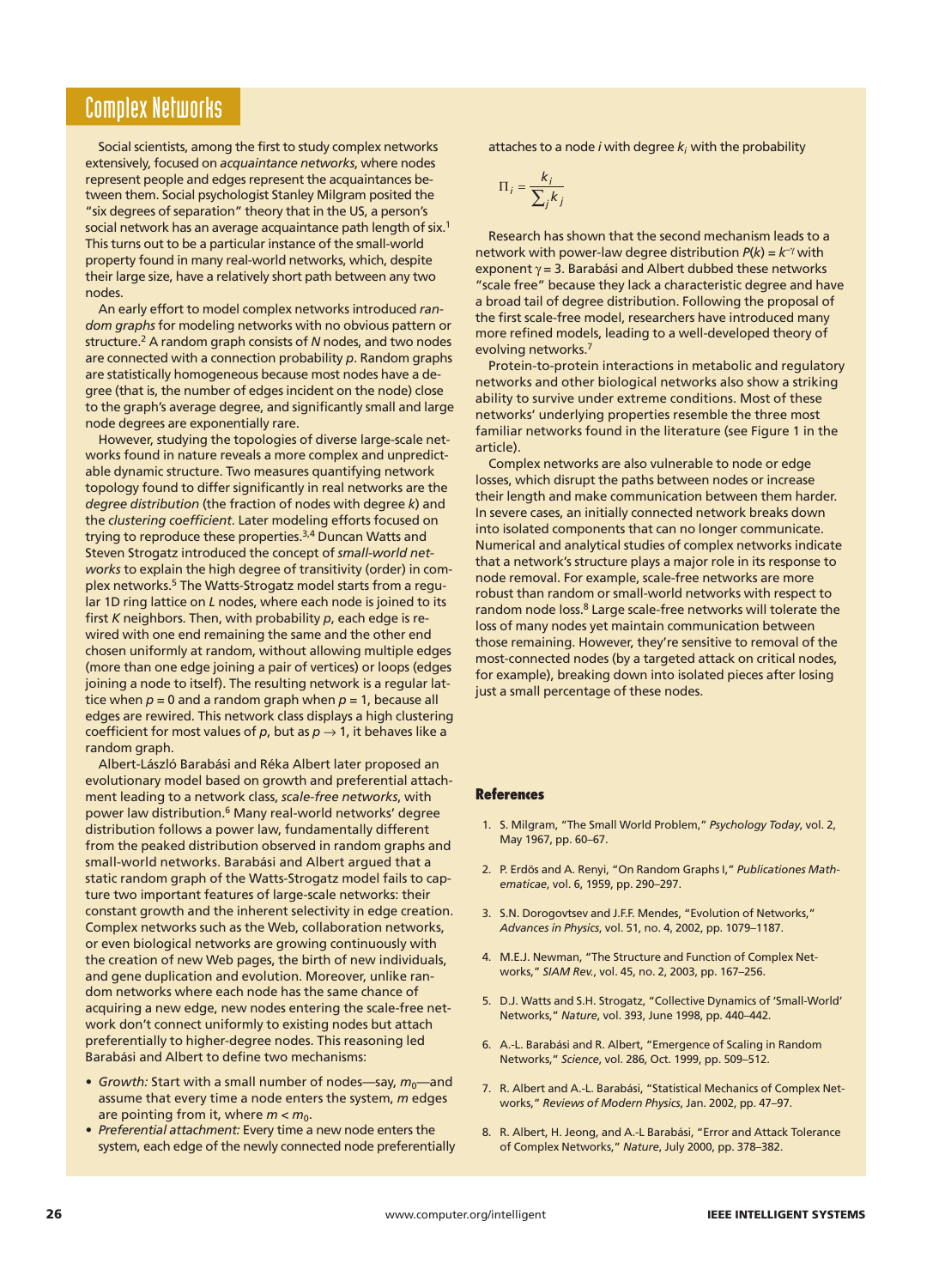with distinct properties found in nature. A network's evolutionary mechanism is designed such that the network's inherent properties emerge owing to the mechanism. For example, small-world networks were designed to explain the high clustering coefficient found in many real-world networks, while the "rich get richer" phenomenon used in the Barabási-Albert model explains the scale-free distribution.<sup>2</sup>

Similarly, we seek to design supply networks with inherent survivability components (see Figure 3), obtaining these components by coining appropriate growth mechanisms. Of course, having all the aforementioned properties in a network might not be practically feasible—we'd likely have to negotiate trade-offs depending on the domain. Also, domain specificities might make it inefficient to incorporate all properties. For instance, in a supply network, we might not be able to rewire the edges as easily as we can in an information network, so we would concentrate more on obtaining other properties such as low characteristic path length, robustness to failures and attacks, and high clustering coefficients. So, the construction of these networks is domain specific.

Establishing edges between network nodes is also domain specific. For instance, in a supply network, a retailer would likely prefer to have contact with other geographically convenient nodes (distributors, warehouses, and other retailers). At the same time, nodes in a file-sharing network would prefer to attach to other nodes known to locate or hold many shared files (that is, nodes of high degree).

#### **Obtaining the survivability components**

While evolving the network on the basis of domain constraints, we need to incorporate four traits into the growth model for obtaining good survivability components.

The first is *low characteristic path length*. During network construction, establish a few long-range connections between nodes that require many steps to reach one from another.

The second is *good clustering*. When two nodes A and B are connected, new edges from A should prefer to attach to neighbors of B, and vice versa.

The third is *robustness to random and targeted failure*. Preferential attachment—where new nodes entering the network don't connect uniformly to existing nodes but attach preferentially to higher-degree nodes (see the side-







**Figure 3. The transition from supply chain to a survivable supply network.**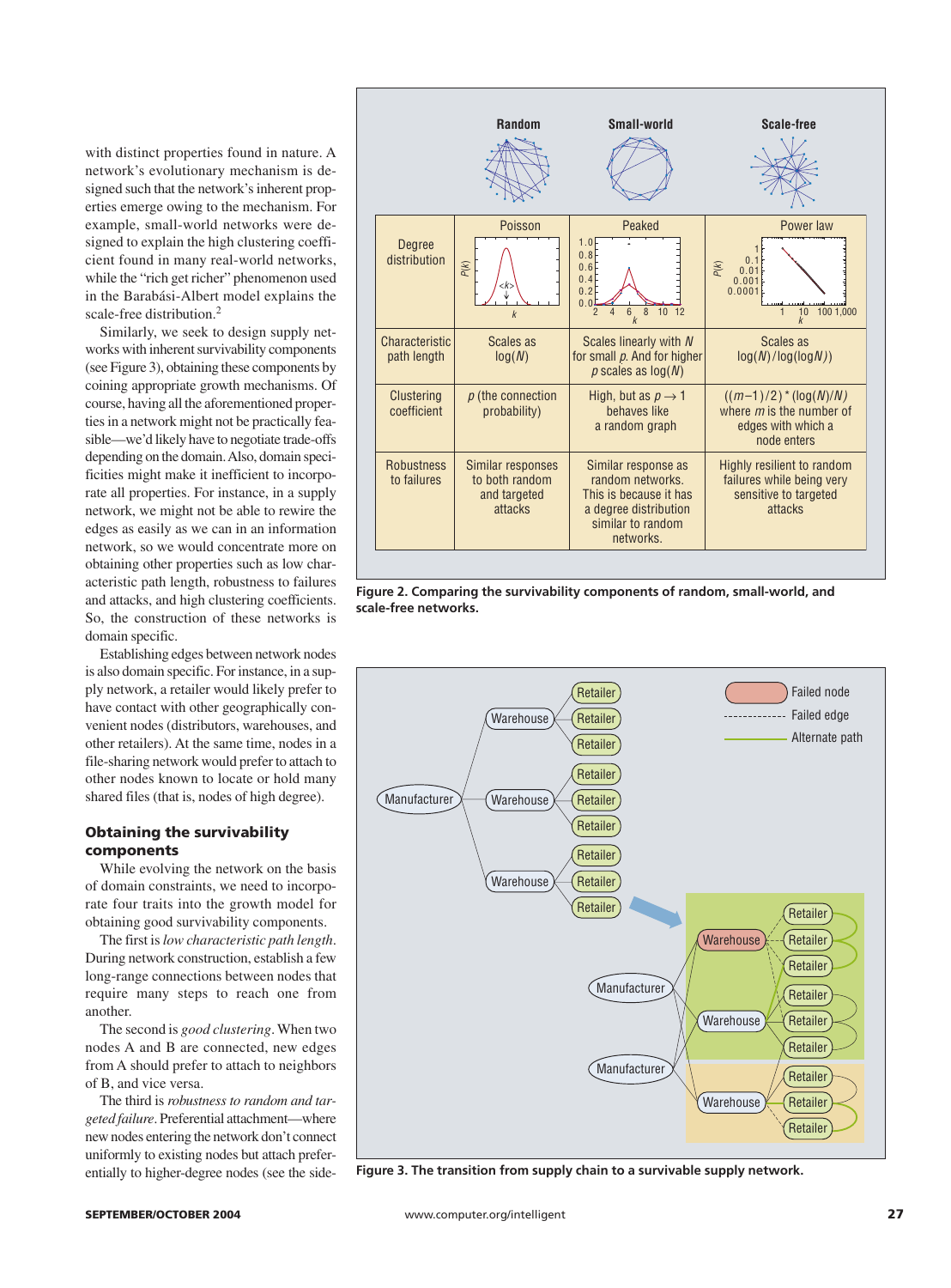

**Figure 4. Snapshots of the modeled networks during their growth, where the nodes number 70. MSBs are green, FSBs are red, and battalions are blue.**

bar for more details)—leads to scale-free networks with very few critical and many not-socritical nodes. Here we measure a node's criticality in terms of the number of edges incident on it. So, these networks are robust to random failures (the probability that a critical node fails is very small) but not to targeted attacks (attacking the very few critical nodes would devastate the network). Also, it's not practically feasible to have all nodes play an equal role in the system—that is, be equally critical. Thus, the network should have a good balance of critical, not-so-critical, and noncritical nodes.

The fourth is *efficient rewiring*. Rewiring edges in a network might or might not be feasible, depending on the domain. But where it is feasible, it should preserve the other three traits.

Although complete graphs come equipped with good survivability components, they clearly aren't cost effective. Allowing every agent in an agent system to communicate with every other agent uses system bandwidth inefficiently and could completely bog down the system. So the amount of redundancy results from a trade-off between cost and survivability.

#### **An illustration**

Suppose we want to build a topology for a military supply chain that must be survivable in wartime. First, we broadly classify the network nodes into three types:

• *Battalions* prefer to attach to a highly connected node so that the supplies from different parts of the network will be transported to them in fewer steps. Battalions also require quick responses, so they prefer the subsequent links to attach to nodes at convenient shorter distances (in our model we considered a fixed distance of two).

- A *forward support battalion* prefers to attach to highly connected nodes so that its supplies proliferate faster in the network. The supply range from an FSB goes up to a particular distance (at most three in our model).
- A *main support battalion* also prefers to attach to a highly connected node to enable its supplies to proliferate faster in the network. We assume an unrestricted supply reach from an MSB, thus facilitating some long-range connections.

In a conventional logistics network, the MSBs supply commodities (such as ammunitions, food, and fuel) to the FSBs, who in turn forward them to the battalions. Our approach doesn't restrict node functionalities as such—for example, we assume that even a battalion can supply commodities to other battalions if necessary.



**Figure 5. How our proposed network performed: (a) the log-log of the degree distribution for all the three networks; (b) the characteristic path length of the proposed network against the log of the number of nodes.**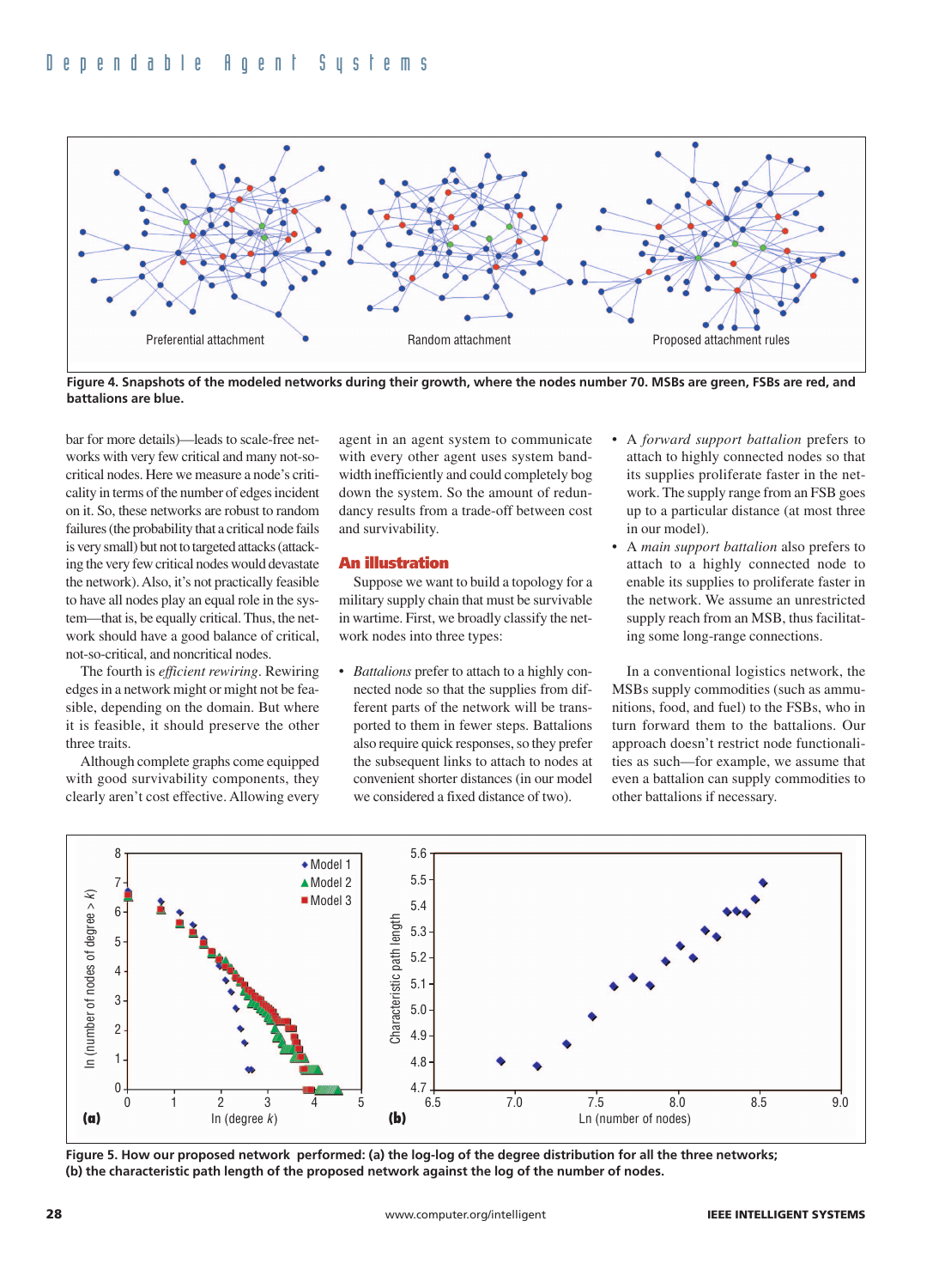| Table 1. Simulation results. |  |
|------------------------------|--|
|------------------------------|--|

|                            | Model 1 (random)  | Model 2 (preferential) Model 3 (proposed) |               |
|----------------------------|-------------------|-------------------------------------------|---------------|
| Clustering coefficient     | $0.0038 - 0.0039$ | $0.013 - 0.019$                           | $0.35 - 0.39$ |
| Characteristic path length | $5.26 - 5.36$     | $4.09 - 4.25$                             | 4.69–4.79     |

#### **Growth mechanisms**

Start with a small number of nodes—say,  $m_0$ —and assume that every time a node enters the system, *m* edges are pointing from it, where  $m < m_0$ . Battalions, FSBs, and MSBs enter the system in a certain ratio *l:m:n* where *l > m > n*:

- A battalion has one edge pointing from it and a second edge added with a probability *p*.
- An FSB has three edges pointing from it.
- An MSB has five edges pointing from it.

The attachment rules applied depend on which node type enters the system:

• For a battalion, the first edge attaches to a node  $i$  of degree  $k_i$  with the probability

$$
\Pi_i = \frac{k_i}{\sum_j k_j}.
$$

The second edge, which exists with a probability *p*, attaches to a randomly chosen node at a distance of two.

• For an FSB, the first edge attaches to a node  $i$  of degree  $k_i$  with the probability

$$
\Pi_i = \frac{k_i}{\sum_j k_j}.
$$

The subsequent edges attach to a randomly chosen node at a distance of at most three. • For an MSB, each edge attaches preferentially to a node  $i$  with degree  $k_i$  with the probability

$$
\Pi_i = \frac{k_i}{\sum_j k_j}.
$$

#### **Simulation and analysis**

Using this method, we built a network of 1,000 nodes with *l*, *m*, and *n* being 25, 4, and 1 (we obtained these values from the current configuration of the military logistics network used in the UltraLog program) and  $p = 1/2$ . We compared this network's survivability with that of two other networks built using similar mechanisms except that one used purely preferential attachment rules (similar to scale-free networks) and the other used purely random attachment rules (similar to random networks) (see Figure 4). All three networks had an equal number of edges and nodes to ensure fair comparison.

We refer to the networks built from random, preferential, and proposed attachment rules as Models 1, 2, and 3, respectively. As we noted earlier, a typical military supply chain (see Figure 1a) with a tree-like or hierarchical structure has deficient survivability components, making it vulnerable to both random and targeted attacks. Models 1, 2, and 3 outperform the typical supply network in all survivability components.

Figure 5a shows the three models' degree distribution. As expected, the preferentialattachment network has a heavier tail than the other two networks. We measured survivability components for all three networks.

The clustering coefficient for Model 3 was the highest (see Table 1). The Model 3 attachment rules, especially those for battalions and FSBs, contribute implicitly to the clustering coefficient, unlike the attachment rules in the other models.

The proposed network model's characteristic path length measured between 4.69 and 4.79 despite the network's large size (1,000 nodes). This value puts it between the preferential and random attachment models. Also, as Figure 5b shows, the characteristic path length increases in the order of log(*N*) as *N* increases. Model 3 clearly displays small-world behavior.

To measure network robustness, we removed a set of nodes from the network and evaluated its resilience to disruptions. We considered two attacks types: random and targeted. To simulate random attacks, we removed a set of randomly chosen nodes; for targeted attacks, we removed a set of nodes selected strictly in order of decreasing node degree. To determine robustness, we measured how the size of each network's largest connected component, characteristic path length, and maximum distance within the largest connected component changed as a function of the number of nodes removed. We expect that in a robust network the size of the largest connected component is a considerable fraction of *N* (usually *O*(*N*)), and the distances between nodes in the largest connected component don't increase considerably.

For random failures, Figure 6 shows that Model 3's robustness nearly matches that of the preferential-attachment network (note that scale-free networks are highly resilient to ran-



**Figure 6. Responses of the three networks to random attacks, plotted as (a) the size of the largest connected component, (b) characteristic path length, and (c) maximum distance in the largest connected component against the percentage of nodes removed from each network.**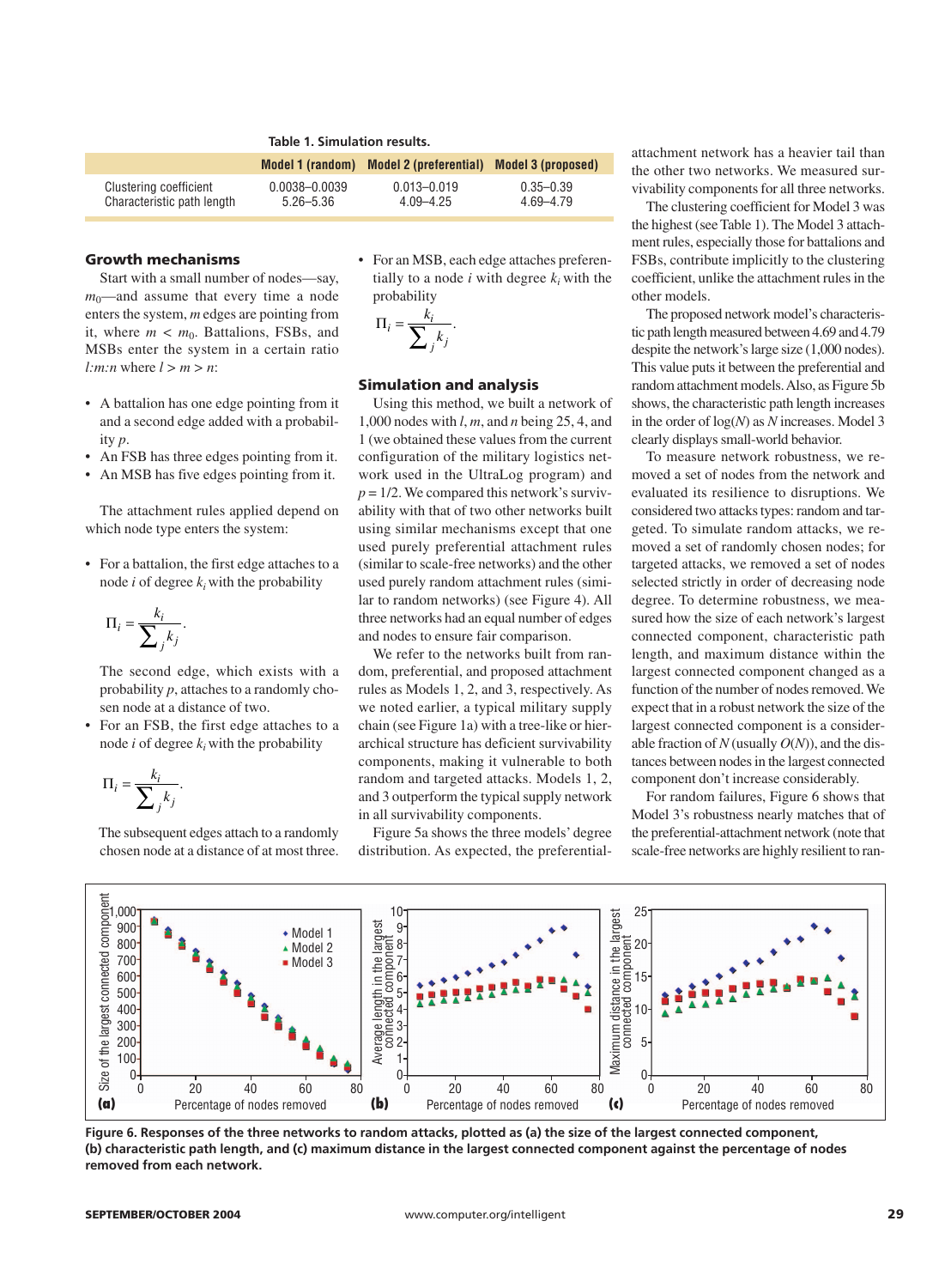

**Figure 7. The three networks' responses to targeted attacks, plotted as (a) the size of the largest connected component, (b) characteristic path length, and (c) maximum distance in the largest connected component against the percentage of nodes removed from each network.** 

dom failures). Also, the decrease in the largest connected component's size is linear with respect to the number of nodes removed, which corresponds to the slowest possible decrease. So, we can safely conclude that these networks are robust to random failures—most of the nodes in the network have a degree less than four, and removing smaller-degree nodes impacts the networks much less than removing high-degree nodes (called *hubs*).

### nors



**Hari Prasad Thadakamalla** is a PhD student in the Department of Industrial and Manufacturing Engineering at Pennsylvania State University, University Park. His research interests include supply networks, search in complex networks, stochastic systems, and control of multiagent systems. He obtained his MS in industrial engineering from Penn State. Contact him at hpt102@psu.edu.



**Usha Nandini Raghavan** is a PhD student in industrial and manufacturing engineering at Pennsylvania State University, University Park. Her research interests include supply chain management, graph theory, complex adaptive systems, and complex networks. She obtained her MSc in mathematics from the Indian Institute of Technology, Madras. Contact her at uxr102@psu.edu.



**Soundar Kumara** is a Distinguished Professor of industrial and manufacturing engineering. He holds joint appointments with the Department of Computer Science and Engineering and School of Information Sciences and Technology at Pennsylvania State University. His research interests include complexity in logistics and manufacturing, software agents, neural networks, and chaos theory as applied to manufacturing process monitoring and diagnosis. He's an elected active member of the International Institute of Production Research. Contact him at skumara@psu.edu.



**Réka Albert** is an assistant professor of physics at Pennsylvania State University and is affiliated with the Huck Institutes of the Life Sciences. Her main research interest is modeling the organization and dynamics of complex networks. She received her PhD in physics from the University of Notre Dame. She is a member of the American Physical Society and the Society for Mathematical Biology. Contact her at ralbert@phys.psu.edu.

These networks' responses to targeted attacks are inferior compared to their resilience to random attacks (see Figure 7). The size of the largest component decreases much faster for the proposed network than for the other two networks, but the proposed network performs better on the other two robustness measures. That is, the distances in the connected component are considerably smaller when more than 10 percent of nodes are removed.

We can improve robustness to targeted attacks by introducing constraints in the attachment rules. Here we assume that node type constrains its degree—that is, network MSBs, FSBs, and battalions can't have more than  $m_1$ ,  $m_2$ , and  $m_3$  edges, respectively, incident on them. This is a reasonable assumption because in military logistics (or any orga-



**Figure 8. The proposed network's responses to targeted attacks for**  different values of  $m_1$ ,  $m_2$ , and  $m_3$ .